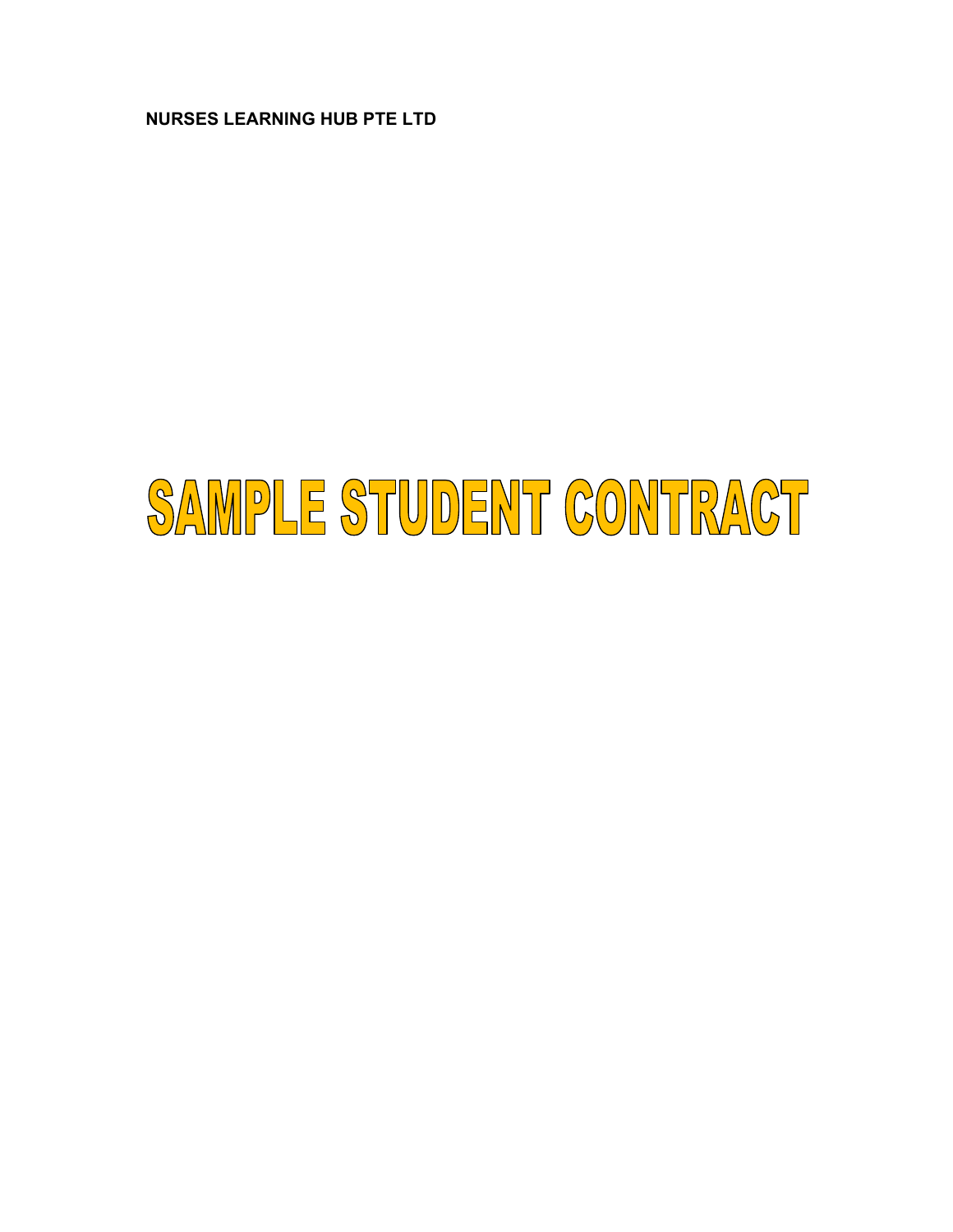#### **PRIVATE EDUCATION INSTITUTION-STUDENT CONTRACT**

This Contract binds both the Private Education Institution (PEI) and the Student once both parties sign this Contract. If the Student is under eighteen (18) years of age, the Student will be represented by the Parent/Legal Guardian.

This Contract is made between:

| (1) | Registered Name of PEI                           | Nurses Learning Hub Pte Ltd |
|-----|--------------------------------------------------|-----------------------------|
|     | <b>Registration Number</b>                       | 200906197N                  |
|     |                                                  |                             |
| (2) | <b>Full Name of Student</b>                      |                             |
|     | (as in NRIC for Singapore Citizen (SC) and       |                             |
|     | Permanent Resident (PR) / as in passport         |                             |
|     | for international student)*                      |                             |
|     | NRIC Number (for SC/PR)*                         |                             |
|     | Student's Pass Number (if available)             |                             |
|     | FIN (for international student)*                 | N.A                         |
|     |                                                  |                             |
| (3) | Full Name of Parent/Legal Guardian*              |                             |
|     | (if Student is under eighteen (18) years of age) | N.A                         |
|     | <del>NRIC/Passport Number*</del>                 | N.A                         |
|     |                                                  |                             |

#### **1. COURSE INFORMATION AND FEES**

- **1.1** The PEI will deliver the Course as set out in Schedule A to the Student, towards conferment of the stated qualification upon successful Course completion.
- **1.2** The PEI confirms that the Course has been permitted by the Council for Private Education (CPE) and no amendments have been made to the Course as set out in Schedule A, unless otherwise permitted by CPE.
- **1.3** The Course Fees payable are set out in Schedule B and the optional Miscellaneous Fees in Schedule C.
- **1.4** The PEI considers payment made 7 days/month\* after the scheduled due date(s) in Schedule B as late. The PEI will explain to the Student its policy for late payment of Course Fees, including any late payment fee charged in Schedule C (if applicable) and any impact on Course/module completion (if applicable).

#### **2. REFUND POLICY**

#### **2.1 Refund for Withdrawal Due to Non-Delivery of Course:**

The PEI will notify the Student within three (3) working days upon knowledge of any of the following:

(i) It does not commence the Course on the Course Commencement Date;

<sup>\*</sup> *Delete as appropriate by striking through.* 

*Where non-applicable, put "*N.A.*". Leave no fields blank. State all dates in the format of DD/MM/YYYY.*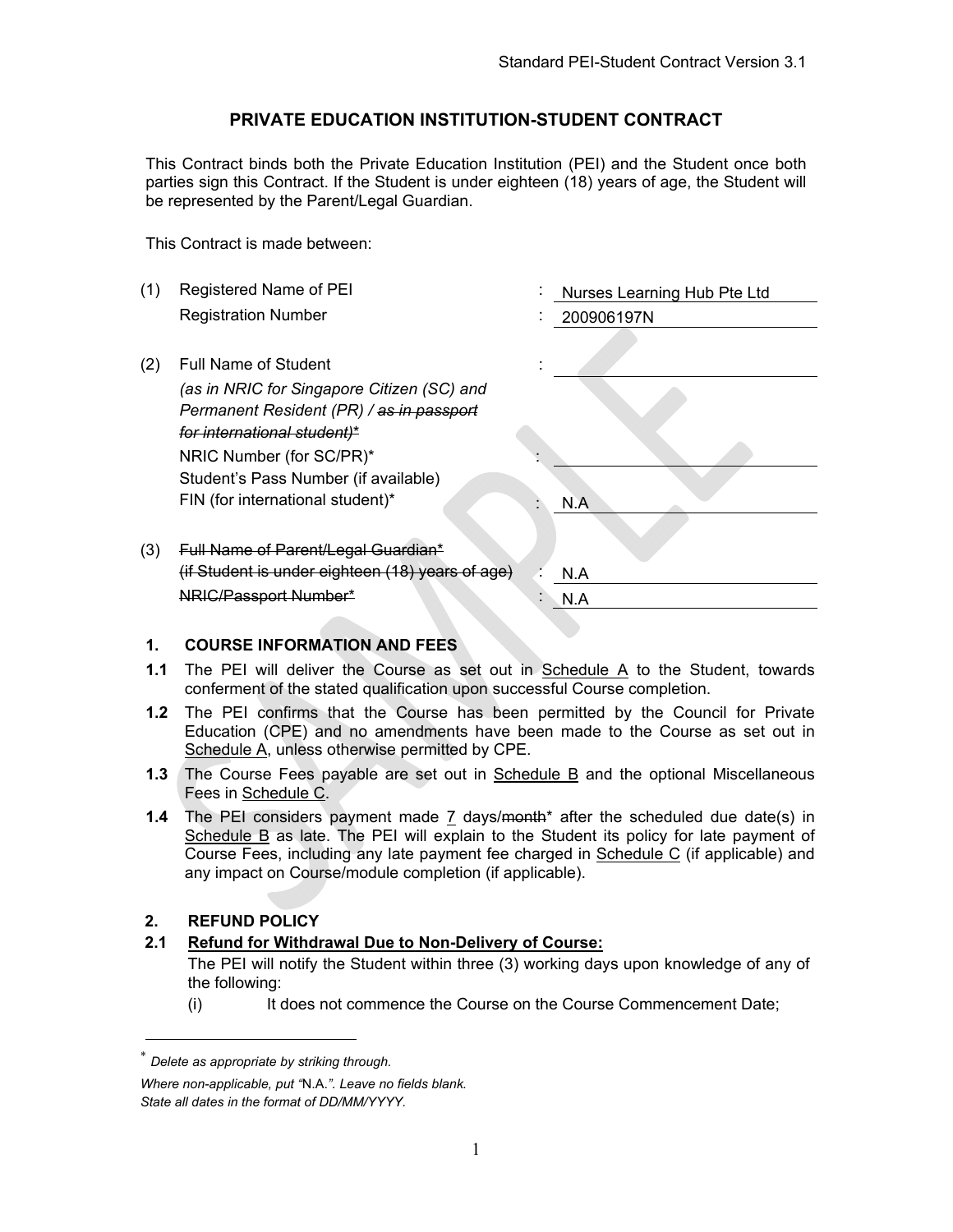- (ii) It terminates the Course before the Course Commencement Date;
- (iii) It does not complete the Course by the Course Completion Date;
- (iv) It terminates the Course before the Course Completion Date;
- (v) It has not ensured that the Student meets the course entry or matriculation requirement as set by the organisation stated in  $S$ chedule  $A$  within any stipulated timeline set by CPE; or
- (vi) The Student's Pass application is rejected by Immigration and Checkpoints Authority (ICA).

The Student should be informed in writing of alternative study arrangements (if any), and also be entitled to a refund of the entire Course Fees and Miscellaneous Fees already paid should the Student decide to withdraw, within seven (7) working days of the above notice.

#### **2.2 Refund for Withdrawal Due to Other Reasons:**

If the Student withdraws from the Course for any reason other than those stated in Clause 2.1, the PEI will, within seven (7) working days of receiving the Student's written notice of withdrawal, refund to the Student an amount based on the table in Schedule D.

#### **2.3 Refund During Cooling-Off Period:**

The PEI will provide the Student with a cooling-off period of seven (7) working days after the date that the Contract has been signed by both parties.

The Student will be refunded the highest percentage (stated in Schedule D) of the fees already paid if the Student submits a written notice of withdrawal to the PEI within the cooling-off period, regardless of whether the Student has started the course or not

#### **3. ADDITIONAL INFORMATION**

- **3.1** The laws of Singapore will apply to how this Contract will be read and to the rights the parties have under this Contract.
- **3.2** If any part of this Contract is not valid for any reason under the law of Singapore, this will not affect any other part of this Contract.
- **3.3** If the Student and the PEI cannot settle a dispute using the way arranged by the PEI, the Student and the PEI may refer the dispute to the CPE Mediation-Arbitration Scheme (www.cpe.gov.sg).
- **3.4** All information given by the Student to the PEI will not be given by the PEI to anyone else, unless the Student signs in writing that he agrees or unless the PEI is allowed to give the information by law.
- **3.5** Any agreement other than this Contract is invalid if it is administered without the written permission of CPE. If there is any other agreement between the PEI and the Student that is different from the terms in this Contract, then the terms in this Contract will apply.
- **3.6** If the Student or the PEI does not exercise or delay exercising any right granted by this Contract, the Student and the PEI will still be able to exercise the same type of right under this Contract during the rest of the time the Contract continues.
- **3.7** If this Contract is also signed or translated in any language other than English and there is a difference from the English language copy of this Contract, the English language copy will apply.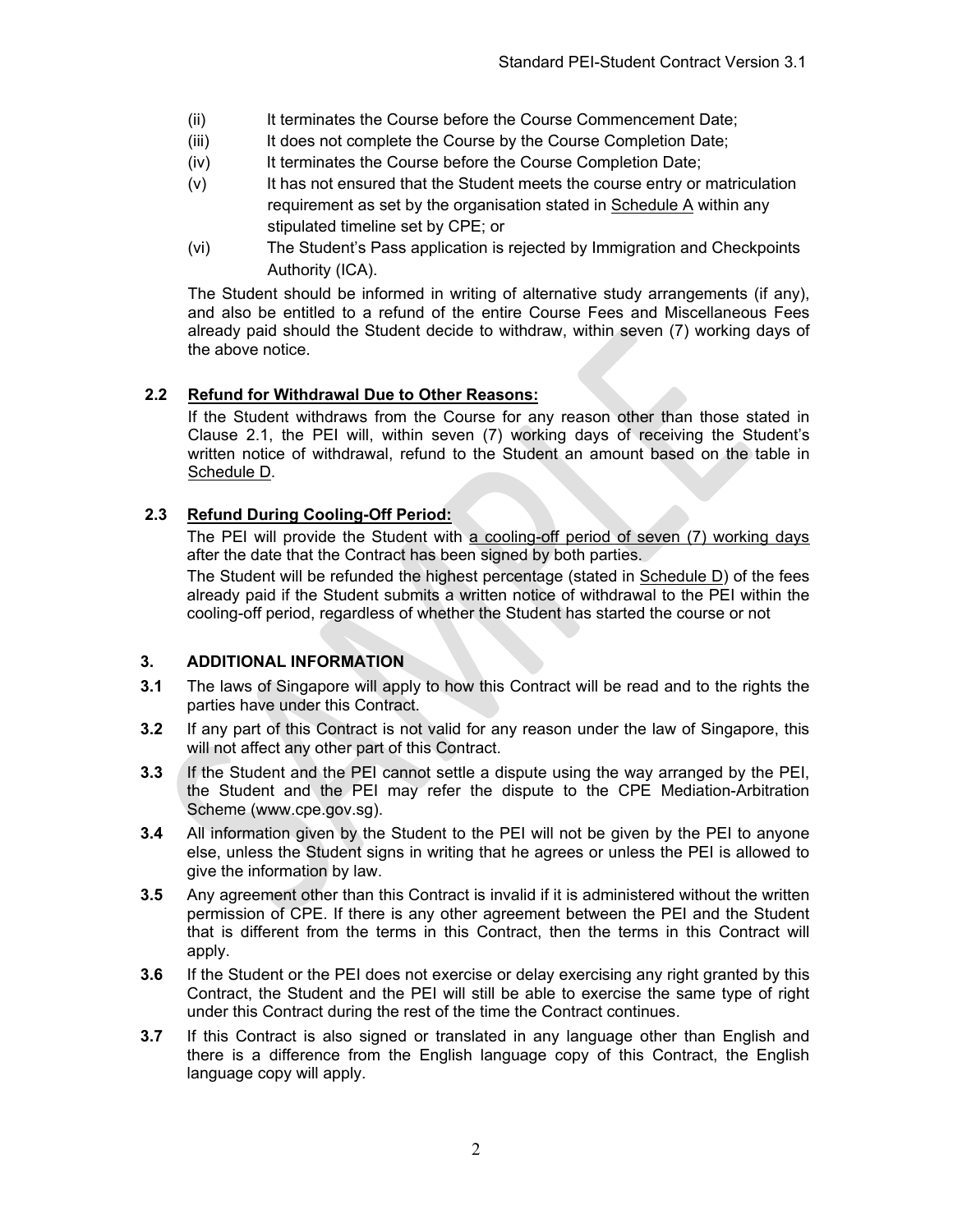# **SCHEDULE A COURSE DETAILS**

*Note: The information provided below should be the same as that submitted to the CPE.* 

| 1) | <b>Course Title</b>                                                                                                               | Bachelor of Nursing (Top-Up)                                                                                                                                                                                                   |
|----|-----------------------------------------------------------------------------------------------------------------------------------|--------------------------------------------------------------------------------------------------------------------------------------------------------------------------------------------------------------------------------|
|    | 2) Course Duration (in months)                                                                                                    | 24                                                                                                                                                                                                                             |
|    | 3) Full-time or Part-time Course                                                                                                  | Part Time                                                                                                                                                                                                                      |
|    | 4) Course Commencement Date                                                                                                       | 12/07/2021                                                                                                                                                                                                                     |
|    | 5) Course Completion Date                                                                                                         | 04/06/2023                                                                                                                                                                                                                     |
|    | 6) Date of Commencement of<br>Studies if later than Course<br><b>Commencement Date</b><br>Note: "N.A." if both dates are the same | N.A.                                                                                                                                                                                                                           |
|    | 7) Qualification<br>(Name of award to be conferred<br>on the Student upon successful<br>Course completion)                        | <b>Bachelor of Nursing</b>                                                                                                                                                                                                     |
|    | 8) Organisation which develops the<br>Course                                                                                      | La Trobe University                                                                                                                                                                                                            |
|    | 9) Organisation which awards/<br>confers the qualification                                                                        | La Trobe University                                                                                                                                                                                                            |
|    | 10) Course entry requirement(s)                                                                                                   | 1) High School Certificate/equivalent AND RELC English<br><b>Proficiency Certificate</b><br>Approved three year (or above) Nursing Certificate or<br>2)<br>Singapore Nursing Board accredited Diploma in Nursing<br>Transcript |
|    |                                                                                                                                   | 3) Singapore Nursing Board Registration Certificate<br>4) Singapore Nursing Board Practising Certificate                                                                                                                       |
|    |                                                                                                                                   | English Proficiency requirements :-<br>• IELTS BAND of 6.0 with individual bands of at least 6.0;<br><b>OR</b>                                                                                                                 |
|    |                                                                                                                                   | • at least a score of 550 with a score of 5 or better in the<br>Test of Written English (paper -based); OR                                                                                                                     |
|    |                                                                                                                                   | 213 with a score of 5 in Essay Writing (computer-based);                                                                                                                                                                       |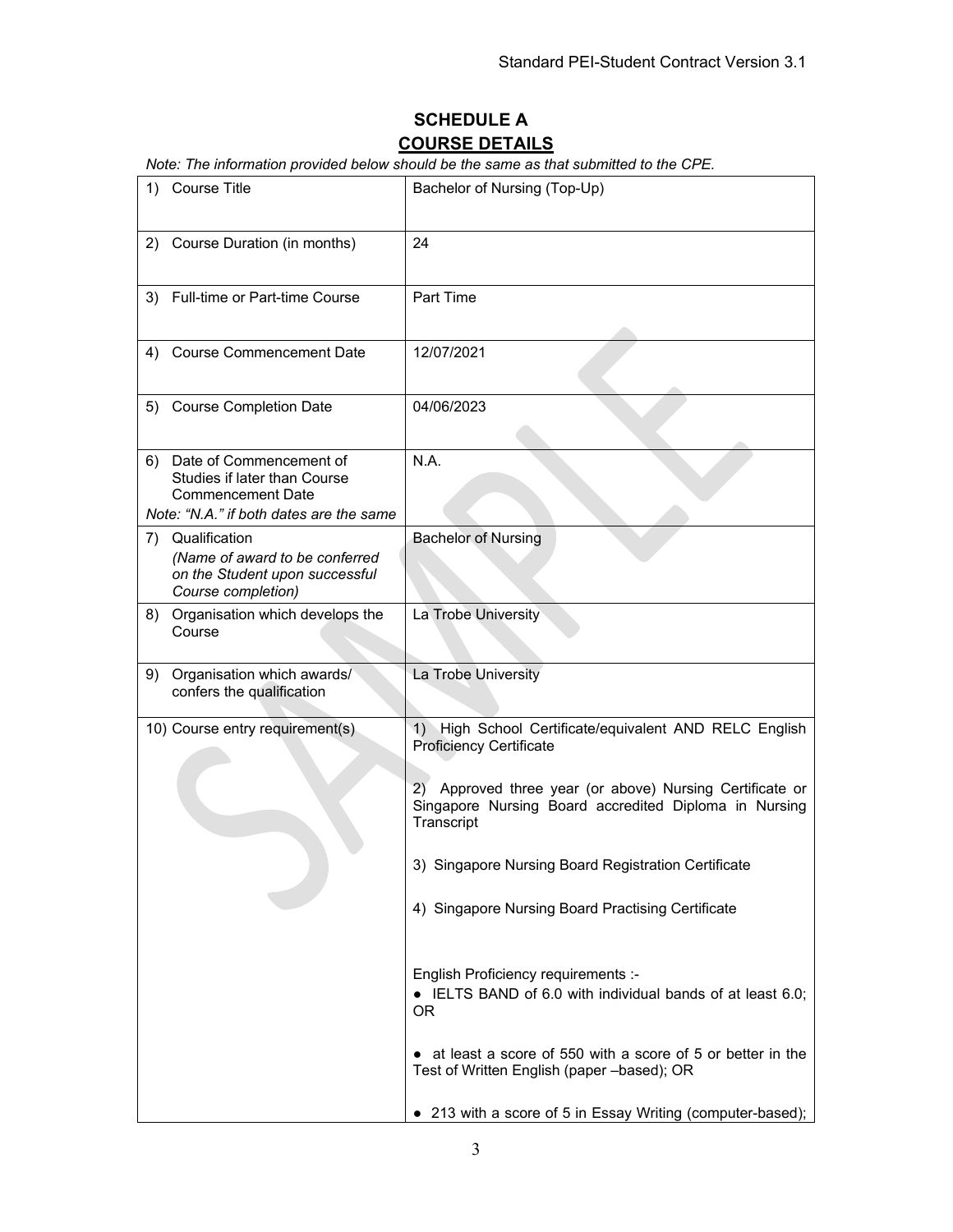|                                                                                        | <b>OR</b>                                                                                                                                   |
|----------------------------------------------------------------------------------------|---------------------------------------------------------------------------------------------------------------------------------------------|
|                                                                                        | • 80 with no individual score less than 20 (internet-based)<br>in the Test of English as a Foreign Language<br>(TOEFL)                      |
| 11) Course schedule with modules<br>and/or subjects                                    | 12 July 2021 to 04 June 2023                                                                                                                |
|                                                                                        | 25th Intake Program                                                                                                                         |
|                                                                                        | Please see Course schedule with Subjects in Annex A.                                                                                        |
| 12) Scheduled holidays (public and<br>school) and/or semester/term<br>break for course | Christmas, Chinese New Year & Easter                                                                                                        |
| 13) Examination and/or other<br>assessment period                                      | At the end of each subject                                                                                                                  |
| 14) Expected examination results<br>release date                                       | Unconfirmed results will be available between 6 to 8 weeks<br>after each subject end date.                                                  |
|                                                                                        | The final results will be released after each semester's Chief<br>Examiner's Meeting between 8 to 10 weeks after each<br>semester end date. |
| 15) Expected award conferment date                                                     | November 2023                                                                                                                               |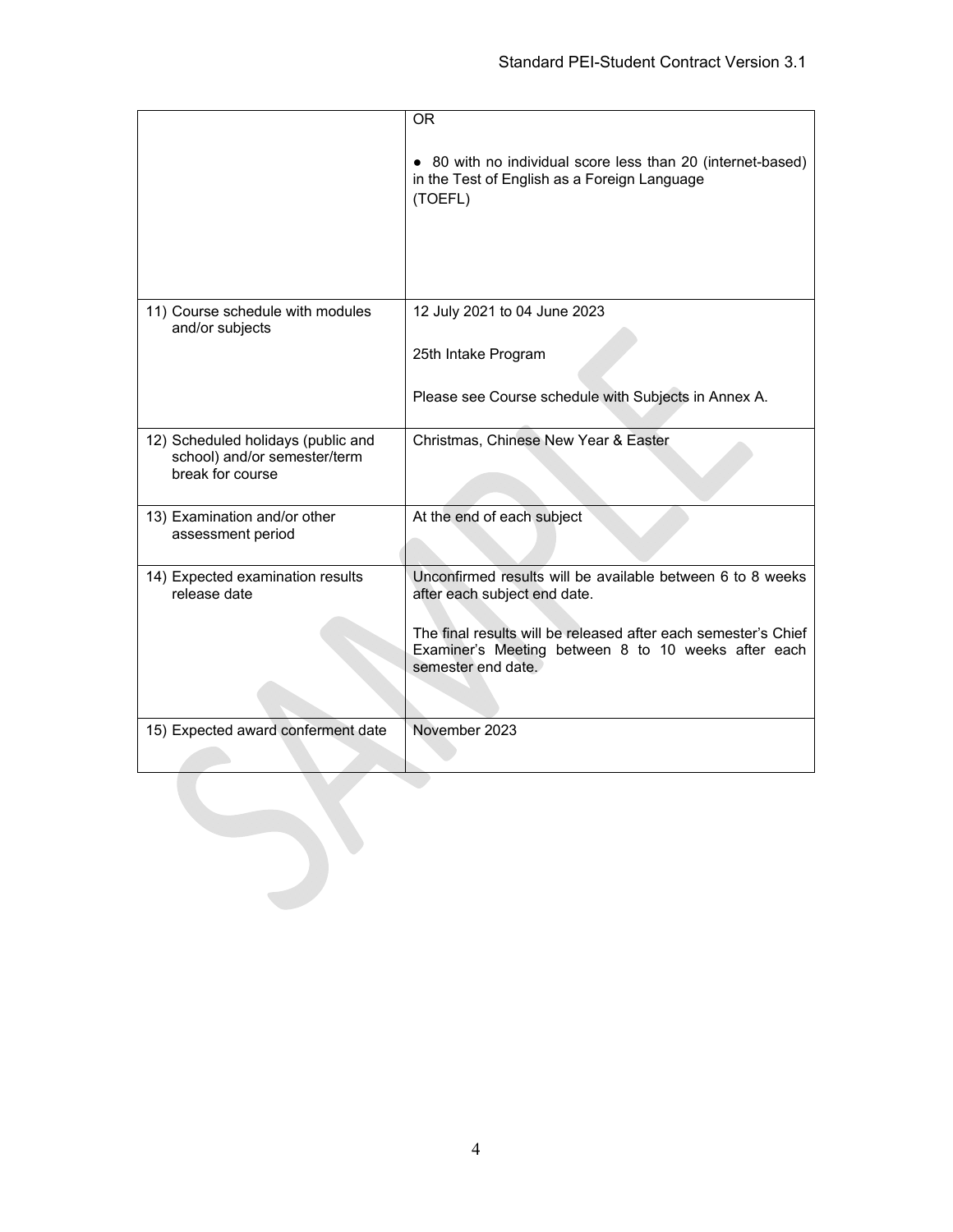### **SCHEDULE B COURSE FEES**

| <b>Fees Breakdown</b><br>[shows the full breakdown of total payable course fees] | <b>Total Payable</b><br>(with GST, if any)<br>(S\$) |
|----------------------------------------------------------------------------------|-----------------------------------------------------|
| Course Fee                                                                       | 20,394.20                                           |
| <b>FPS Insurance Fee</b>                                                         | 244.73                                              |
| <b>Total Course Fees Payable:</b>                                                | 20,638.93                                           |
| No of Instalments:                                                               | 4                                                   |

# **INSTALMENT SCHEDULE**

| Instalment <sup>1</sup> Schedule  | Amount (with GST, if<br>any)<br>'S\$` | Date Due <sup>2</sup> |
|-----------------------------------|---------------------------------------|-----------------------|
| 1st Instalment                    | 5,344.93                              | 01/07/2021            |
| 2nd Instalment                    | 5,098.00                              | 09/12/2021            |
| 3rd Instalment                    | 5,098.00                              | 23/06/2022            |
| 4th Instalment                    | 5,098.00                              | 01/12/2022            |
| <b>Total Course Fees Payable:</b> | 20,638.93                             |                       |

- 1. Each instalment amount shall not exceed the following:
	- 12 months' worth of fees for EduTrust certified PEIs\*; or
	- 6 months' worth of fees for non-EduTrust-certified PEIs with Industry-Wide Course Fee Insurance Scheme (IWC)\*; or
	- 2 months' worth of fees for non-EduTrust-certified PEIs without IWC\*.
	- \* *Delete as appropriate by striking through.*
- 2. Each instalment after the first shall be collected within one week before the next payment scheduled.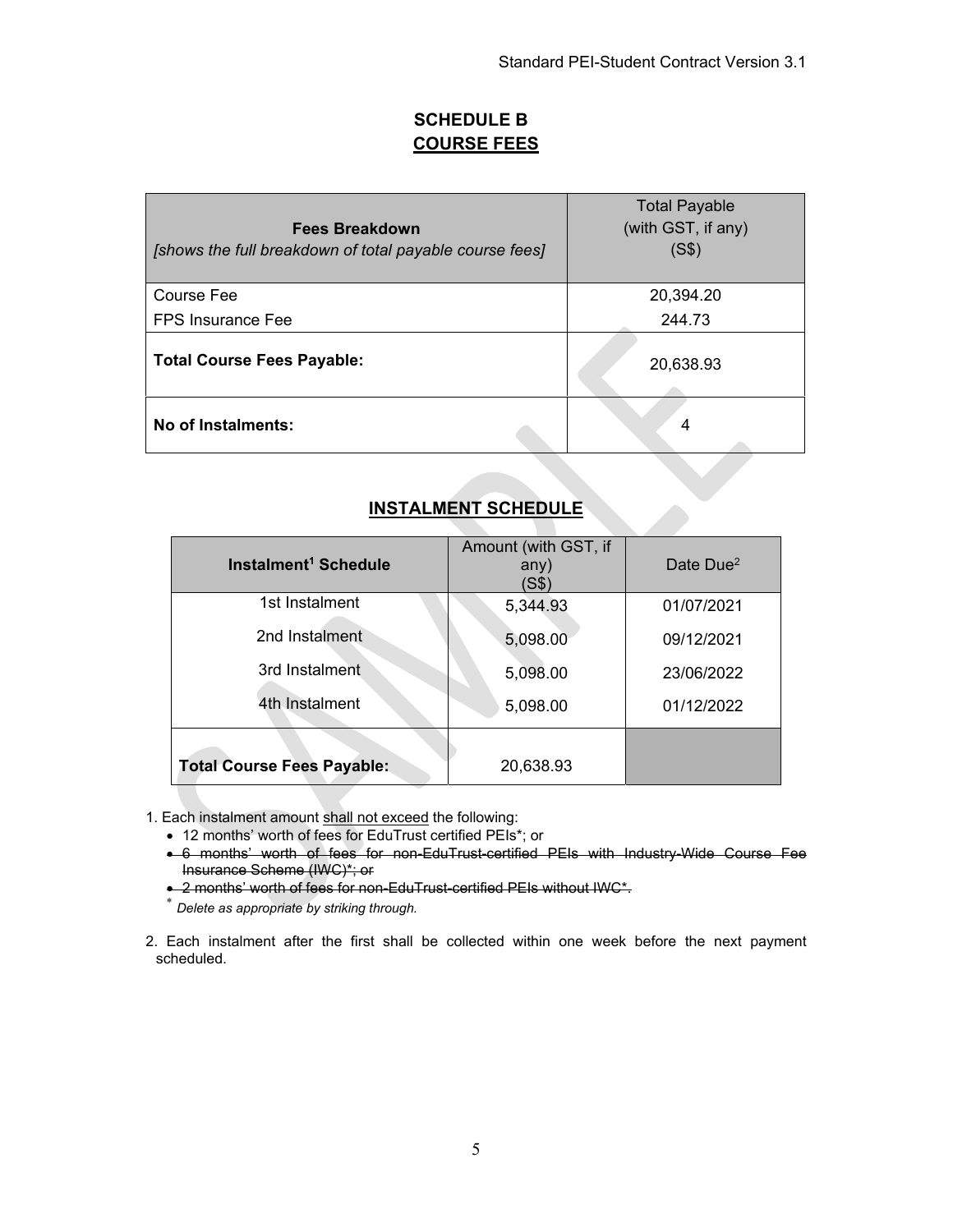| Purpose of Fee                                                                | Amount (S\$) and When Payable                             |
|-------------------------------------------------------------------------------|-----------------------------------------------------------|
| <b>Registration fee</b>                                                       | S\$53.50 - Singapore Nurses Association Member            |
|                                                                               | S\$74.90 - for Non Singapore Nurses Association<br>Member |
| If student fails below mark 47/100, she is<br>required to repeat the subject. | Payment is S\$2,549.28 per module                         |

## **SCHEDULE C MISCELLANEOUS FEES**<sup>3</sup>

3. Miscellaneous Fees refer to any non-compulsory fees which the students pay only when applicable. Such fees are normally collected by the PEI when the need arises.